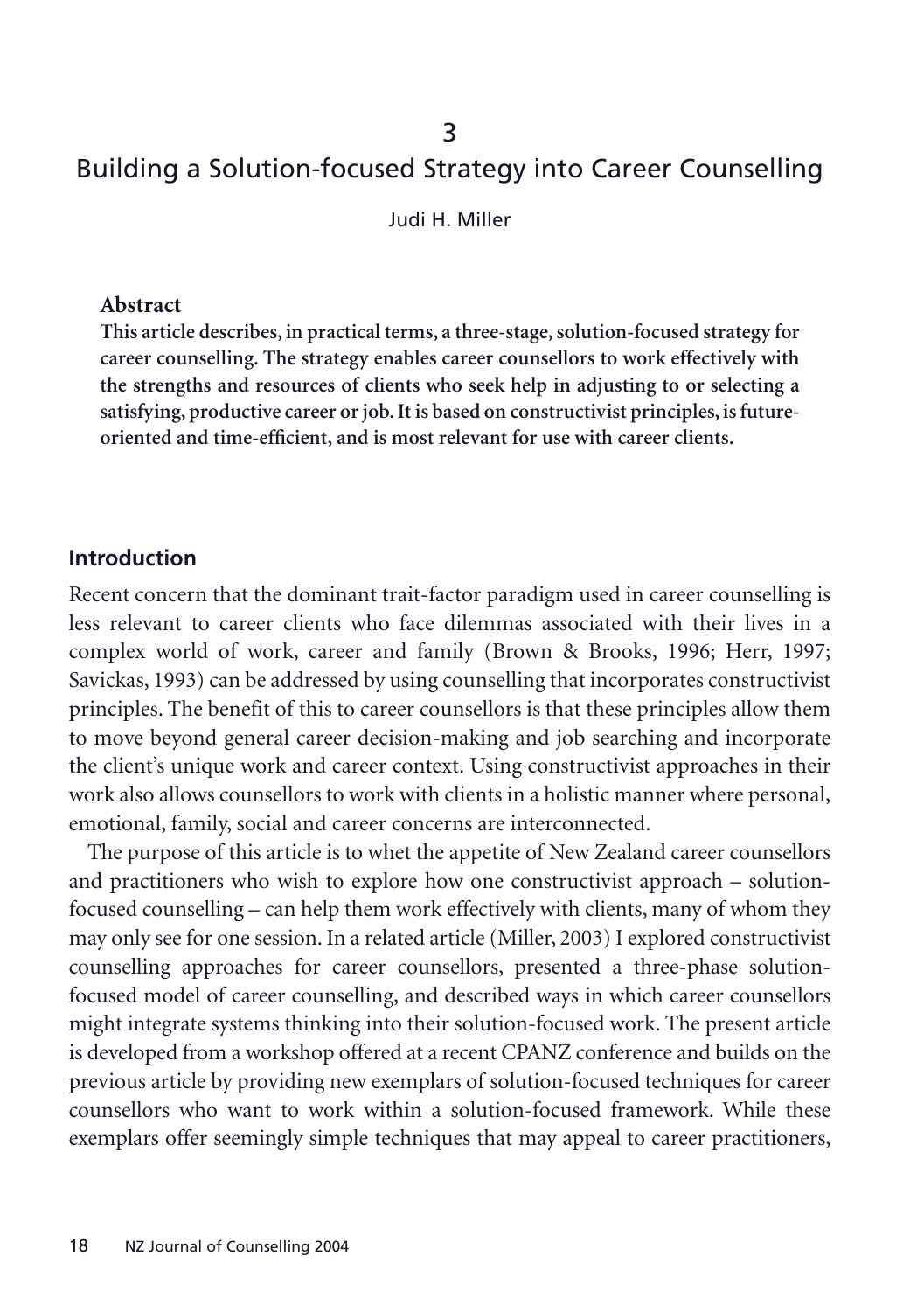the success of their use is dependent on counsellors grounding their practice in constructivist principles and an unfaltering belief in *client* resourcefulness to find their preferred solution.

#### **What are constructivist principles?**

There are two main premises underlying constructivist approaches to effective career counselling. The first premise is that individuals create their own reality based on their understanding of, and participation in, their previous experience (Brown & Brooks, 1996). The reason this concept is so important to a new way of working with career clients is the recognition that, during a counselling interview, both clients and counsellors create different realities based on their own experiences and the meanings they derive from those experiences. When using constructivist principles to guide one's work, therefore, it behoves the counsellor to stand back from his or her own ideas, and encourage the client to make sense of his or her learning, knowledge, strengths and resources. Constructivist career counselling is therefore very respectful of clients as it enables them to interpret a problem and define their own recognisable goals (Granvold, 1996; Patton & McMahon, 1999).

The second premise is that clients' whole environments, and the interactions within them, influence behaviour. The importance of this for career counselling is the recognition that the meanings a client gives to the influences of peers, family, education and employment opportunities on his or her career goals are pertinent to that client's personal reality. These contextual meanings need to be included in any counselling interview as they form the basis from which clients construct personally meaningful and socially supportable career possibilities. Constructivist career counselling therefore requires counsellors to work "with", rather than "on", clients and to encourage the client's sense of self-helpfulness.

#### **What is effective solution-focused counselling?**

Solution-focused counselling is a constructivist approach developed in the 1980s by Steve de Shazer and Insoo Kim Berg (Berg, 1994; de Shazer, 1985) for use in the personal counselling field. Their model, which is future-oriented and respectful of client diversity and contextual differences, is very appropriate for working with career clients. Solution-focused counselling is a process of collaborative inquiry in which counsellors and clients selectively affirm the client's best qualities to encourage client responsibility for the direction, evolution and management of their own career goals.

In solution-focused counselling it is essential for both client and counsellor to shift the main attention away from problems (what is wrong) and towards possibilities and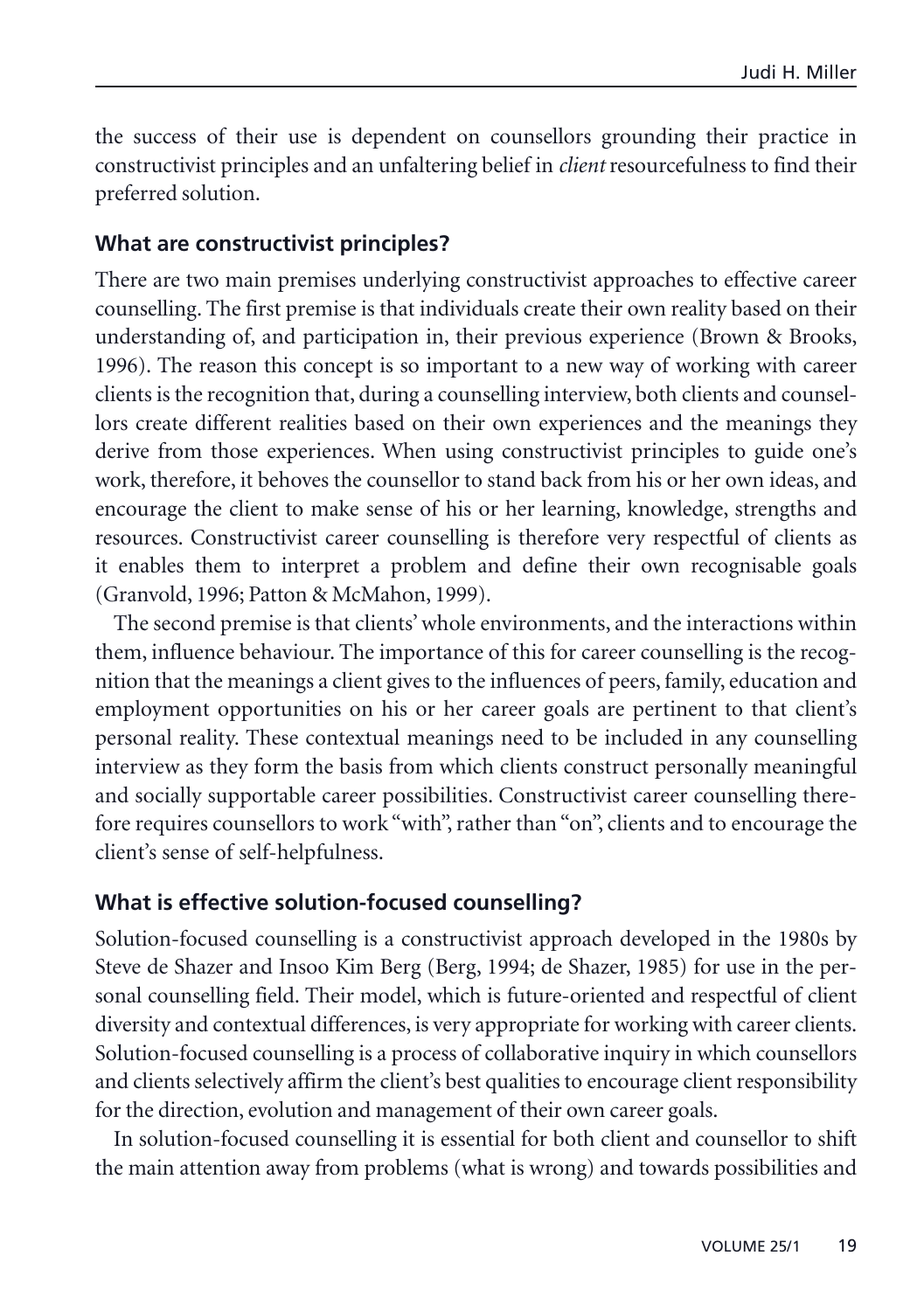hope (what is wanted) (Friedman & Fanger, 1991). Thus, solution-focused counsellors are more likely to inquire about what life might be like if the problem was solved than to spend time exploring the problem. Their work will also be influenced by the principles that change is more likely to occur when clients experience themselves as competent and successful, and that motivation for change is more likely to occur when clients experience themselves as having agency (Durrant, 1995). The goal of the solutionfocused career counsellor, therefore, is to provide opportunities for clients to visualise themselves in their own idea of a positive career future.

Because solution-focused counsellors believe in the ability of clients to use their own resources for solving their problems they are freed from having to think for the client and, instead, they adopt a stance of curiosity. Similarly, career counsellors who wish to use solution-focused approaches need to replace their role as advice-giver with a role of curious inquirer. When solution-focused counsellors adopt a stance of "not knowing" they demonstrate recognition that the very act of asking questions influences the client's reality. Thus, asking questions that anticipate client resourcefulness and competence helps clients recognise their own expertise and ability to help themselves. Examples of such questions include "How did you realise that?" or "What helped you decide that?"

While many solution-focused techniques appear to be described as questions, and specific types of questions are considered important to seed new ideas and help clients become aware of new distinctions (O'Hanlon & Weiner-Davis, 1989), their use alone does not constitute solution-focused counselling. To be effective, career counsellors need to be confident that they can also work with clients' responses to their questions. Embedded in these responses are examples of clients' self-helpfulness and resourcefulness which enable them to realise their career goals.

The examples in this paper therefore focus on the development of solution-focused questions and follow-up probes that may help clients explore the meanings of their responses.

# **A solution-building strategy**

There are a number of resources for use by counsellors who wish to explore solutionfocused frameworks and techniques (Berg, 1994; de Jong & Berg, 1998; Manthei, 1997; Quick, 1996). In this paper, I propose a three-stage strategy for career counselling in a solution-focused manner. Stage one involves problem clarification and the setting of a client-identified goal. Stage two involves acknowledgement of the client's context and resources. Important aspects of context may be related to the client's past, present or future resources and may include a variety of things, such as money, interests, expertise and skills, as well as effort, motivation and time. In the solution-focused approach,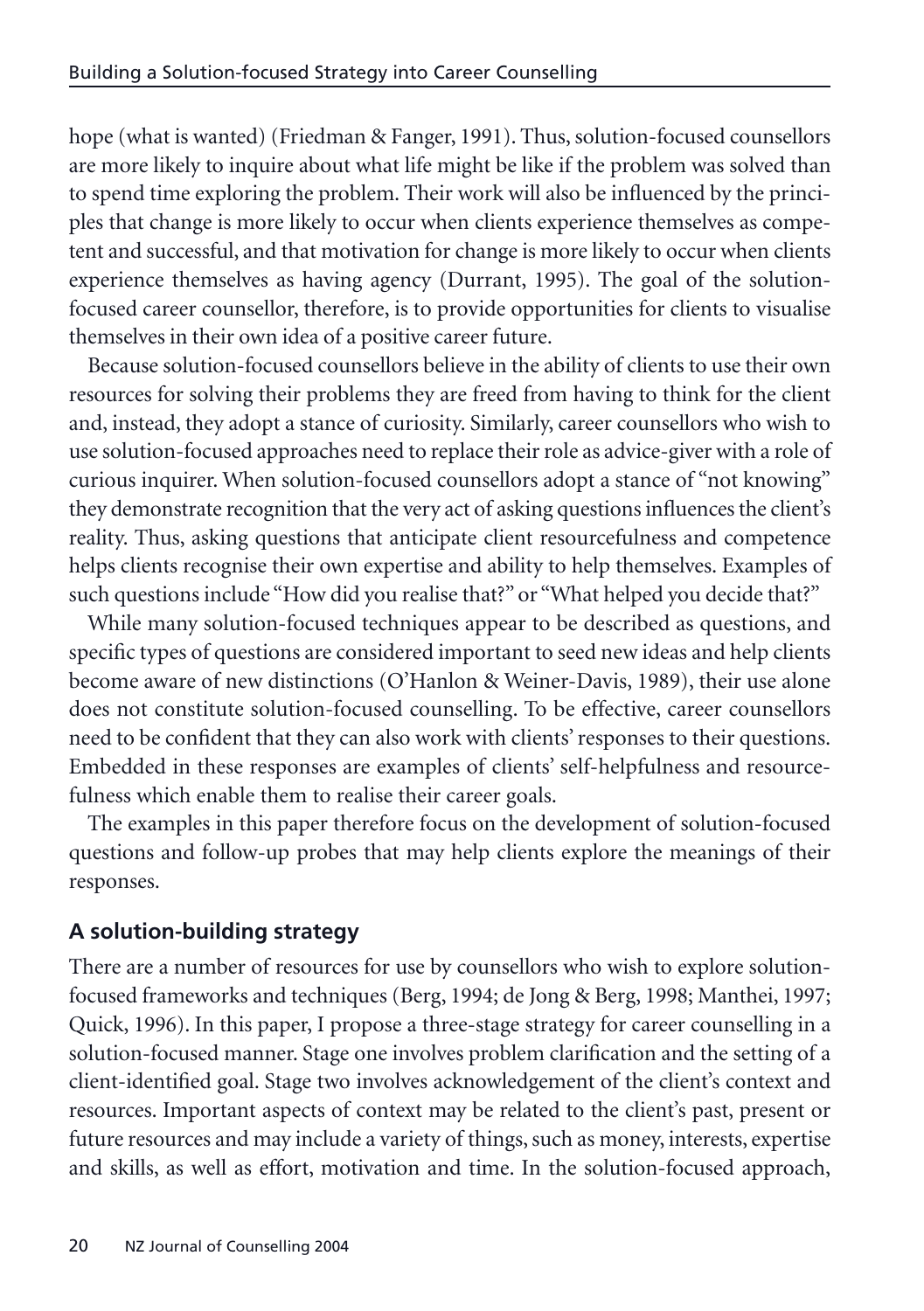details of context and resources are used to help clients identify, and emphasise, aspects of their self-helpfulness and of their own progress towards their goal. Stage three involves the co-construction of an achievable homework task or activity, relevant to the client's strengths, successes and goal. This activity may involve the use of career information. The main concern is that it interacts with the client's sense of purpose and that it will encourage a successful experience.

### Stage one: problem clarification and development of client-identified goals

In most career counselling, the counsellor is interested in what has brought the client to see the counsellor. In solution-focused career counselling, the client's construction of the problem and the preferred goal is listened to with care. Since counsellors are more interested in what is wanted than in what is wrong, questions at this stage include:

"What would you like to get out of this career counselling session?"

"How do you think coming here today will help you?"

"What is your goal in coming here today?"

"What thoughts do you have about your goal?"

Since the dominant paradigm of career counselling is trait-factor, many clients may respond to these questions with descriptions of their problems. They will expect that, in order for the counsellor to "help" them, the counsellor will need full details about their problem or concern. The solution-focused counsellor, however, assumes that most clients are seeking a positive change in this problem and will respectfully shift the emphasis from problem to solution talk. To incorporate the constructivist principle of collaboration in this orientation towards change, however, there are implications for practice that counsellors must consider. The first is how to build a good working alliance with the client. The second is how to be respectful of the client's need to describe his or her concern while shifting the emphasis towards solutions. Both issues can be addressed in the same manner. Solution-focused career counsellors inform their clients at the outset that the focus of their work *with* the client will be on exploring ways in which the client can move towards achieving self-identified goals.

Thus, when the client answers a problem clarification question with a brief description of the problem, the counsellor listens, acknowledges the problem and asks a goalsetting question. A useful goal-setting question is:

"Given that [this issue] is what has brought you here, how will you know that coming to see me about this was a good thing?"

This question not only changes the focus early in the interview from problems to possibilities, it also encourages the client to be reflective and self-reliant. Suppose the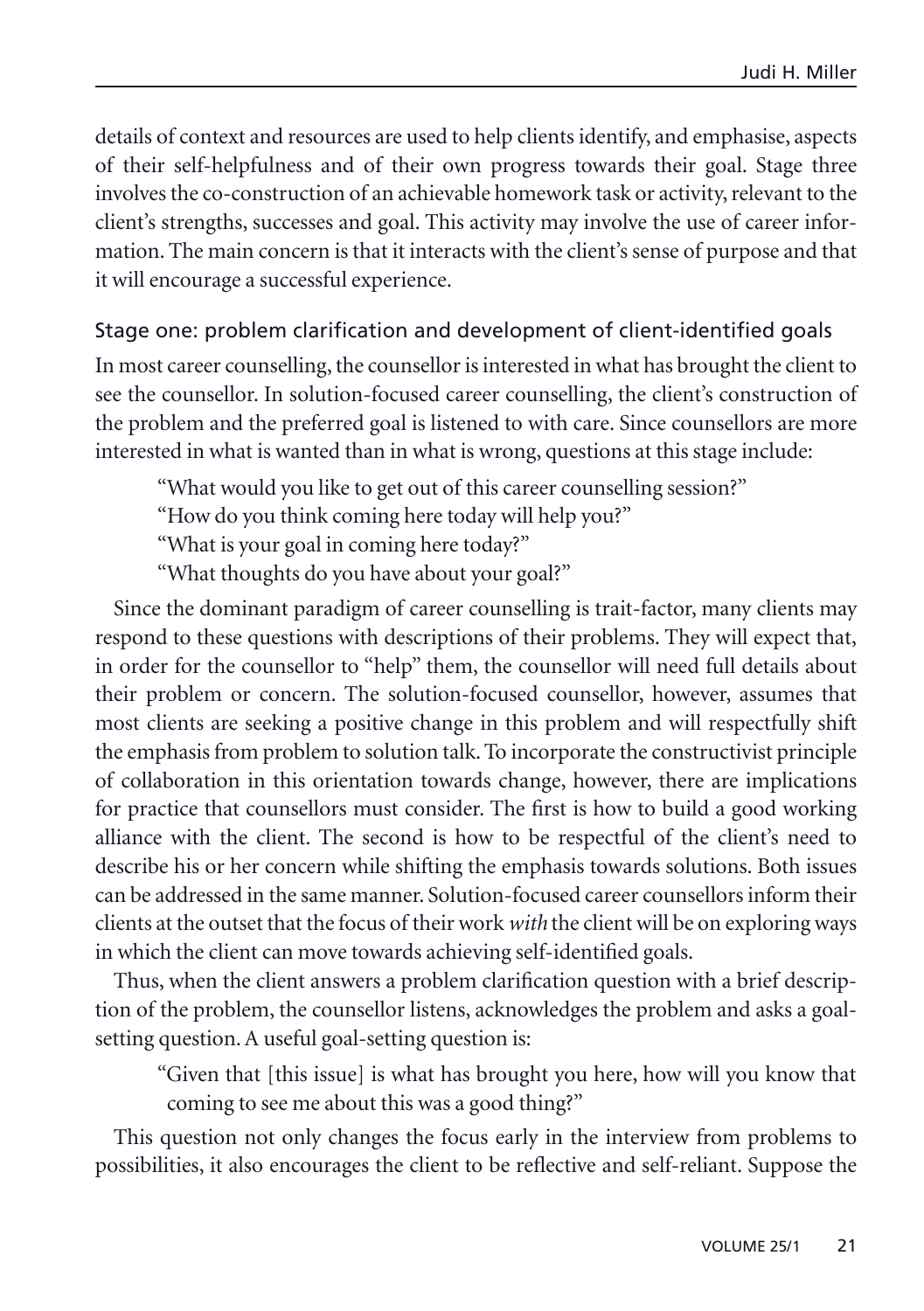client answers this question by saying she wants to be "heard", the counsellor can address this goal by asking the client to describe (hearing) the problem in more detail. Alternatively, since this type of immediate goal is symptomatic of a larger goal, the counsellor might ask:

"What will be different when you have been 'heard'?" or

"What would you like to be doing differently when you have been 'heard'?"

This gives the client the opportunity to clarify expected outcomes and associated goals of this action. A response such as "I will know that I have considered all the options" will initiate exploration of solutions related to decision-making (see stage two).

Similarly, if the client indicates that his reason for coming to career counselling is that he feels confused about career plans, the counsellor can shift to a goal-setting question by asking:

"Given that you feel 'confused' about where you are going, how will you know when you are no longer confused?"

Notice in this example that the use of the word 'when' encourages hope that this is a likely outcome. In some solution-focused interviews, it is possible for the counsellor to skip the problem clarification question and start with goal-setting questions that encourage clients to view themselves as competent. Such early questions include:

"How will you know that coming to counselling was a good idea?"

"How will you know that you don't need to come for career counselling anymore?"

Suppose the client responded to one of these questions, "I will have decided on a training course." The counsellor would help the client describe the successful aspects of this outcome by asking questions that incorporate self-helpfulness and acknowledgement of context:

"How will you know that your training course is right for you?"

- "How will your best friend know that you are satisfied with your choice of training course?"
- "What will you be doing differently when you have decided on a training course?"

Notice that these questions emphasise the client's behaviour and interactions since changes in behaviour are easier to observe than changes in feelings or emotions.

Answers to these questions such as,"I'll know it's right because I'll be able to tell others about it," provide seeds for new distinctions. In such a case the counsellor may help the client explore what it means to tell others about a training course (perhaps it means the client has sufficient information and that information-seeking is their primary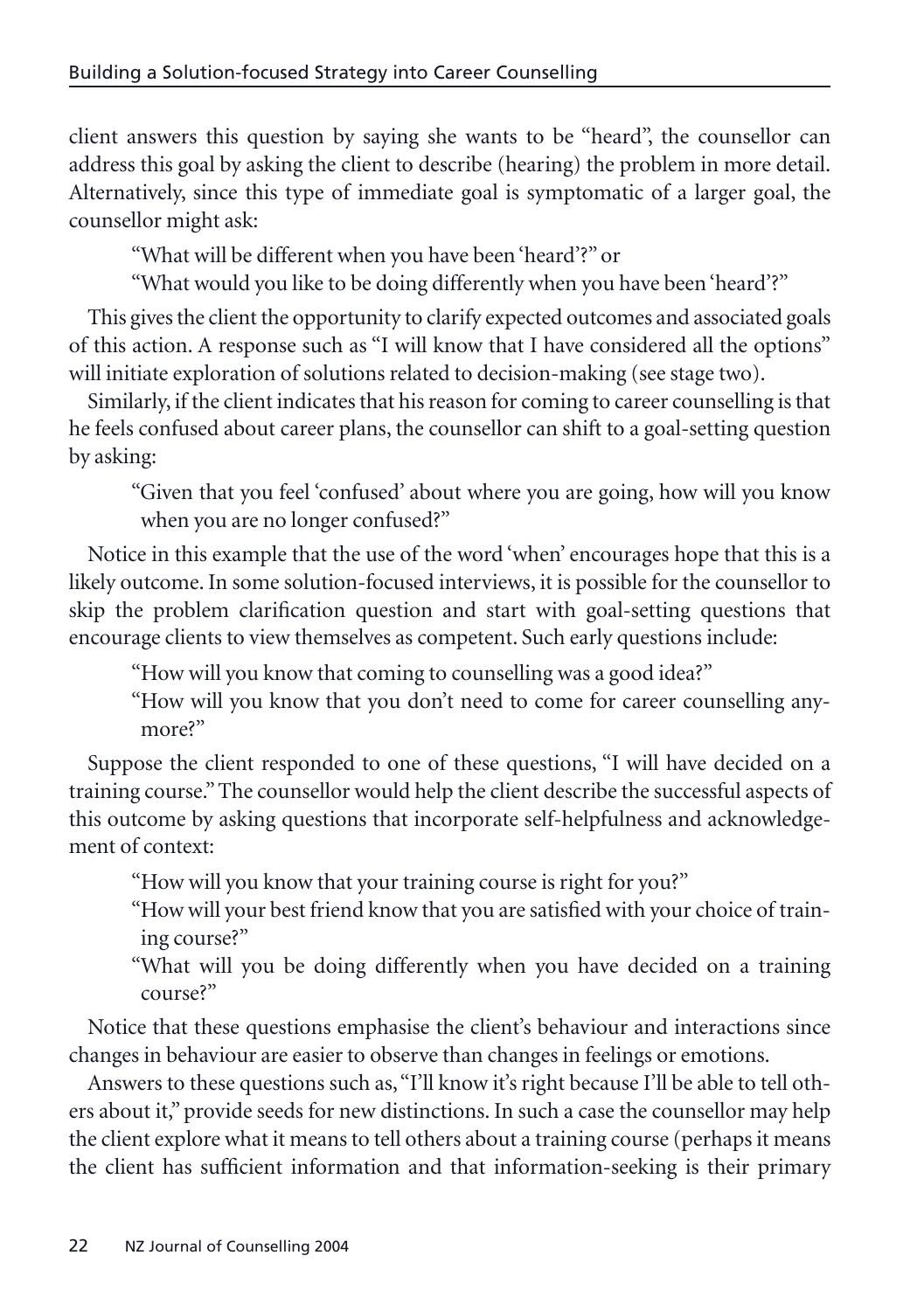goal, or perhaps it means being more decisive and feeling more competent about a decision and this is the counselling goal). Alternatively, counsellors can then use these responses as if they are positive exceptions and ask questions to build more solutiontalk (see exception questions below).

#### Stage two: building client self-helpfulness

While there are many techniques to help counsellors and clients construct solutions together (see Recommended Reading), in this paper I focus on two in particular. These are the use of exception questions and scales. I will also mention the place of career information in this stage of the process.

#### **Exploring exceptions**

Positive exceptions are those periods when the client's problem does not occur or is less severe. In solution-focused counselling the main premise is that the problem will not occur 100 percent of the time. It is the solution-focused counsellor's role, therefore, to help the client identify and explore the positive attributes of an exception. De Jong and Berg (2002) have developed an acronym, EARS, to guide counsellors in this technique. The process involves first Eliciting the exception, then Amplifying it by asking the client to describe in detail the difference between exception times and problem times. "R stands for reinforcing the successes and strengths represented in the exception, and … S reminds the counsellor to start again" (ibid., p. 143) by asking,"What else is different?" When clients are encouraged to explore and amplify exceptions they are able to hear themselves describe things they have done that may help solve their current problem.

It is sometimes difficult for career clients to think of times when the concern that brought them to counselling is not present, in which case the counsellor needs to help them remember and describe what they were doing when the influence of the problem, or concern, was slightly less. The main purpose of these questions is to free clients from their "stuckness" and enable them to consider alternative ways of dealing with the issue. If, for example, a client seems "overwhelmed" by having to change jobs, a typical question that would elicit a positive exception would be:

"Have there ever been times when you were more relaxed about changing your job?" Suppose the client said, "Yes, when I met a friend who had just changed jobs. She said it was cool." The counsellor would help the client explore details of this exception in order to identify and amplify successful strategies that the client might apply to this new situation. Follow-on questions that would assist this process might include:

"I'm curious about how it was different when you heard her say it was cool?" (amplify);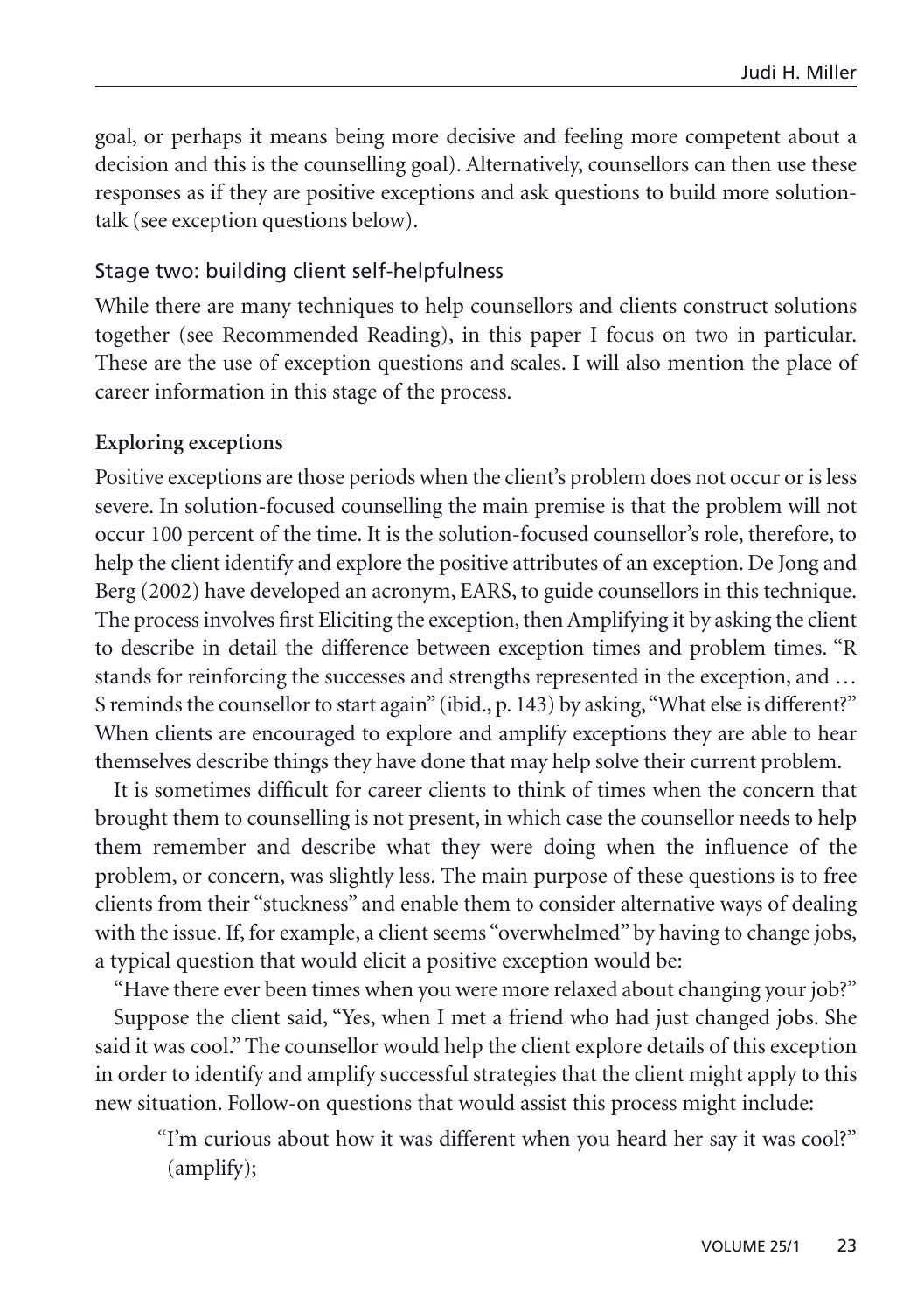"So, you noticed that talking with a friend was helpful?" (reinforce); "What else was helpful?" (start again and encourage self-helpfulness).

While many positive exceptions emerge from past experiences, they may also be elicited from the details associated with the client's goals. Suppose the client above responded to the goal development question "What would you be doing when you were relaxed about changing jobs?" with statements such as, "I would be planning things better," "I would be satisfied with my job," or "I would be happy." Each of these statements can be regarded as a positive exception and the counsellor can ask questions about times when even a small part of one of these goal statements was happening. When clients focus on answering these questions they are able to experience hope that the goal is possible.

#### **Using scales**

Career counselling clients often expect their counselling session to include some form of career assessment. In solution-focused career counselling, assessment needs to be qualitative and clients are the ones who determine the meaning of any "scores". One qualitative assessment instrument is the scaling question, or series of questions. An effective scale can provide the main focus for an entire career counselling interview. It can be used to help the client describe a problem, establish a goal, explore exceptions, check motivation and commitment, and find solutions. If the counsellor uses a large piece of paper or a whiteboard to draw the scale, she helps the client participate in the process. When the counsellor pays more attention to writing the client's description of exceptions and goals, the client will be more inclined to think about his or her strengths and successes. If, for example, the client states his or her reason for coming to counselling is that s/he is not sure about taking a particular course of study, the counsellor can draw a simple scale for certainty. The counsellor may ask, "On a scale of one to ten, where one signifies that you are quite unsure about this course and ten means that you are certain it is right for you, where would you put yourself now?" Alternatively, the counsellor can work with the client to construct the scale. This interaction allows for strengthening of the client/counsellor alliance and allows the client's meaning of the problem to emerge. Thus, when the counsellor asks the client to label the ends of a scale about certainty the client might respond:

|            |                          | 4        |   | b |   |   |                |
|------------|--------------------------|----------|---|---|---|---|----------------|
| Don't know |                          |          |   |   |   |   | Pretty certain |
|            | Or the client might say: |          |   |   |   |   |                |
|            |                          | $\Delta$ | 5 | 6 | 8 | q | 10             |
| Scared     |                          |          |   |   |   |   | Confident      |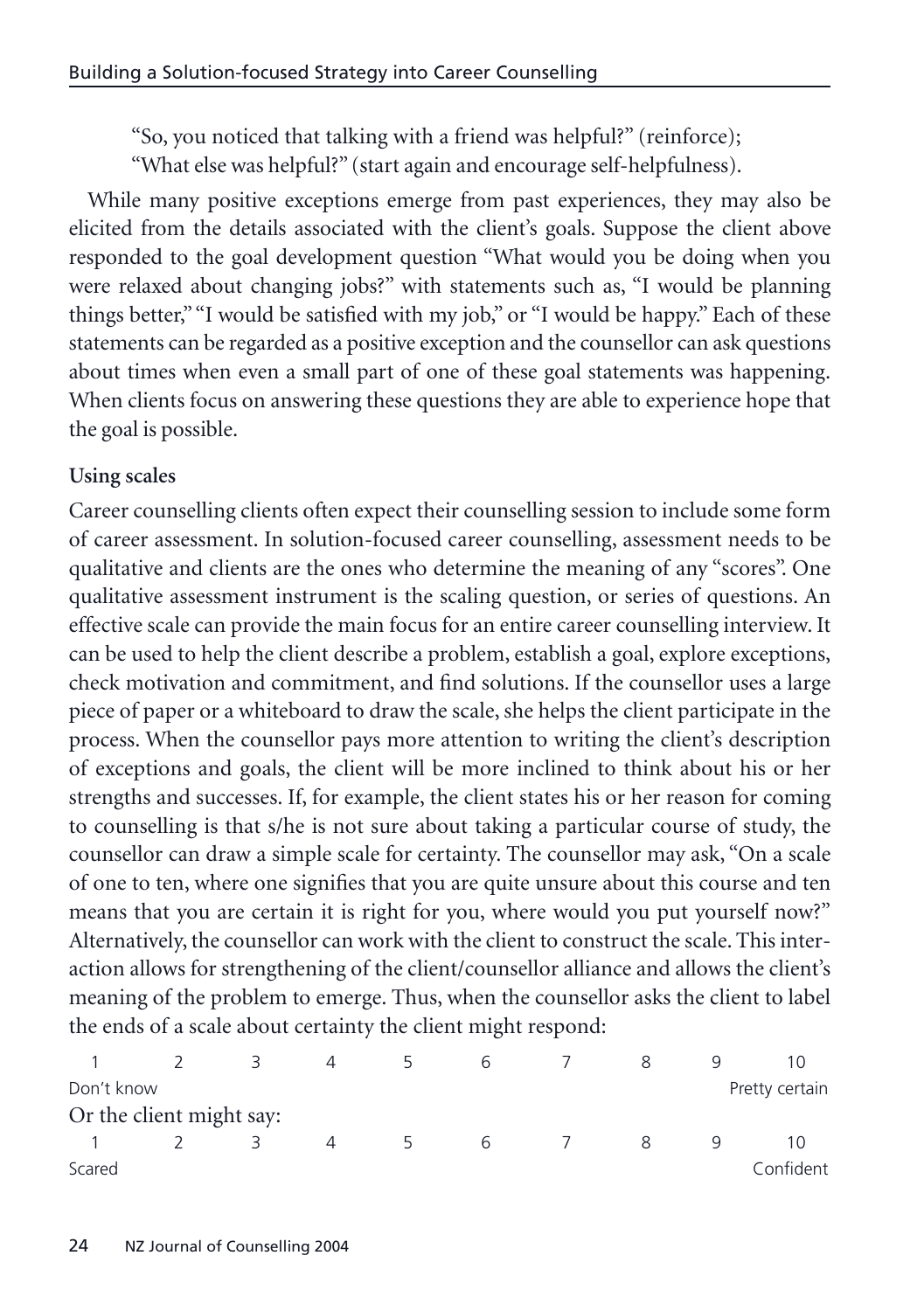The usefulness of scales is that they help clients talk about their observations, notice differences and evaluate progress. Once the scale is drawn, sensitive questioning by the counsellor can help clients clarify their problem and their goal, and explore ways to move towards their goal. The counsellor might ask,"Where would you put yourself on this scale right now?" (problem clarification); "Where would you have put yourself on this scale last week?" (problem clarification), and "Where would you rather be?" (goal clarification). Each of these points will be meaningful to the client and the solutionfocused counsellor will remain curious in order to help the client explore this meaning. The counsellor may use a whiteboard to record answers to questions about what each point on the scale means to the client. Specific questions might include:

"What words help you describe that point on the scale?"

"How would you describe what you would be doing at that point?"

The following example may help clarify the scaling process. Suppose a client uses the first scale above. He may indicate that a "4" describes his situation now, a "2" describes where he was before the counselling session, and a "7" describes his preferred future. This client may use phrases such as "I don't have any information" to extend his meaning for a "2". Further, he may add "I need to find out what the qualifications can lead to" to this descriptor to explain the difference at a "4", and he may use terms such as "I would have the information"and "I would know where the qualification would lead" to describe his "7". While he is talking, the counsellor uses a whiteboard to draw the scale and write the client's own descriptors under each point on the scale. This allows the client to observe, consider and assess all the nuances in his own scale. Such collaborative work gives the client the opportunity to notice what he is doing differently, when things are working for him, and to use this information to build achievable solutions. While the client and the counsellor both look at the emerging picture, the counsellor can ask other questions that help support these new distinctions:

"So, how have you managed to move from a '2' to a '4'?" (to encourage selfhelpfulness);

"What would be the first step you could make to move towards a '7'?" (to encourage positive change).

Again, the counsellor can write responses to these questions, preferably in a different colour, onto the scale diagram to help expose the client to past successes and competencies.

Each of these questions encourages clients to see themselves as agents who are able to interpret their own needs and use their own resources to move towards their goals. It is relatively easy for career counsellors to incorporate contextual aspects into the scale. Responses to questions such as: "If your partner was here, where would he put you on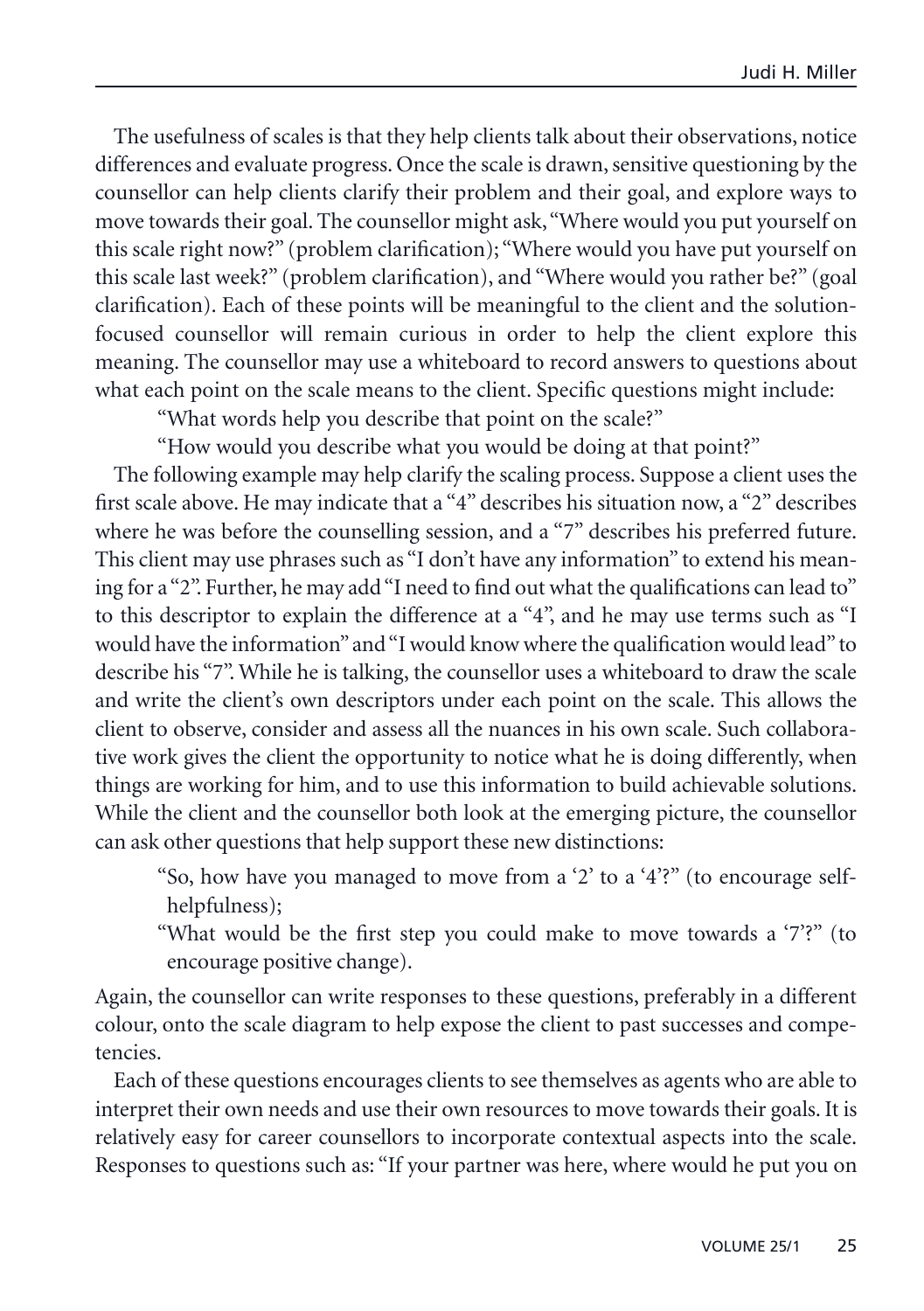this scale?" and "If I was to ask your teacher, what would she say you were doing at a '5'?" help the counsellor and client check contextual influences on the client's career plans. Scales can be used to determine whether or not these influences are helpful. The use of systems-frameworks as scale diagrams is another way in which the client's context can be incorporated in solution-focused career counselling (see Miller, 2003).

## **Using career information**

In solution-focused counselling, the career counsellor is a facilitator who displays confidence in the client's ability to achieve his or her goal. If the client recognises that career information will help, the career practitioner will have a great deal of information about the context and career goals of the client to guide his or her selection of relevant information. Further, if the client needs to explore the world of work, the counsellor can ask competency-type questions ("How will you know that you have explored enough?") to encourage the client to use such exploration effectively.

# Stage three: constructing a meaningful message

When Sexton et al. (1997) surveyed counselling outcome research, they concluded that clients preferred career counselling to last about three sessions, focus on specific career plans and decision-making, and provide them with a clearer sense of direction. Effective solution-focused counselling is brief, it focuses on clients' plans, and it encourages them to leave the session with a clear sense of how to move towards achieving their goals. To assist clients achieve the latter, solution-focused counsellors finish their interviews with a formal procedure (de Shazer, 1985). When inducting the client, they signal that near the end of the interview they will take a short break to think about what the client has said and develop some feedback that they hope will be helpful. This ensures that when the counsellor suggests the short break, it is expected and clients anticipate some useful feedback. During the break, career clients may sit quietly and reflect on the interview, or they may look through some relevant career information in the waiting room. The counsellor, however, will recall the client's goal statements, as well as details about exceptions, strengths and successes in order to construct a meaningful message for future goal-oriented work and a homework task.

It is recommended (de Jong & Berg, 2002) that there be three parts to the feedback: compliments, a bridge (or rationale) and usually a task. All help convey to the client that the counsellor has listened, acknowledged their problem, and heard what they want to be different, and agrees with steps they might take to achieve their goals. In order to compliment clients, counsellors need to recall and write down client strengths and successes. In order to formulate a task, the counsellor should look at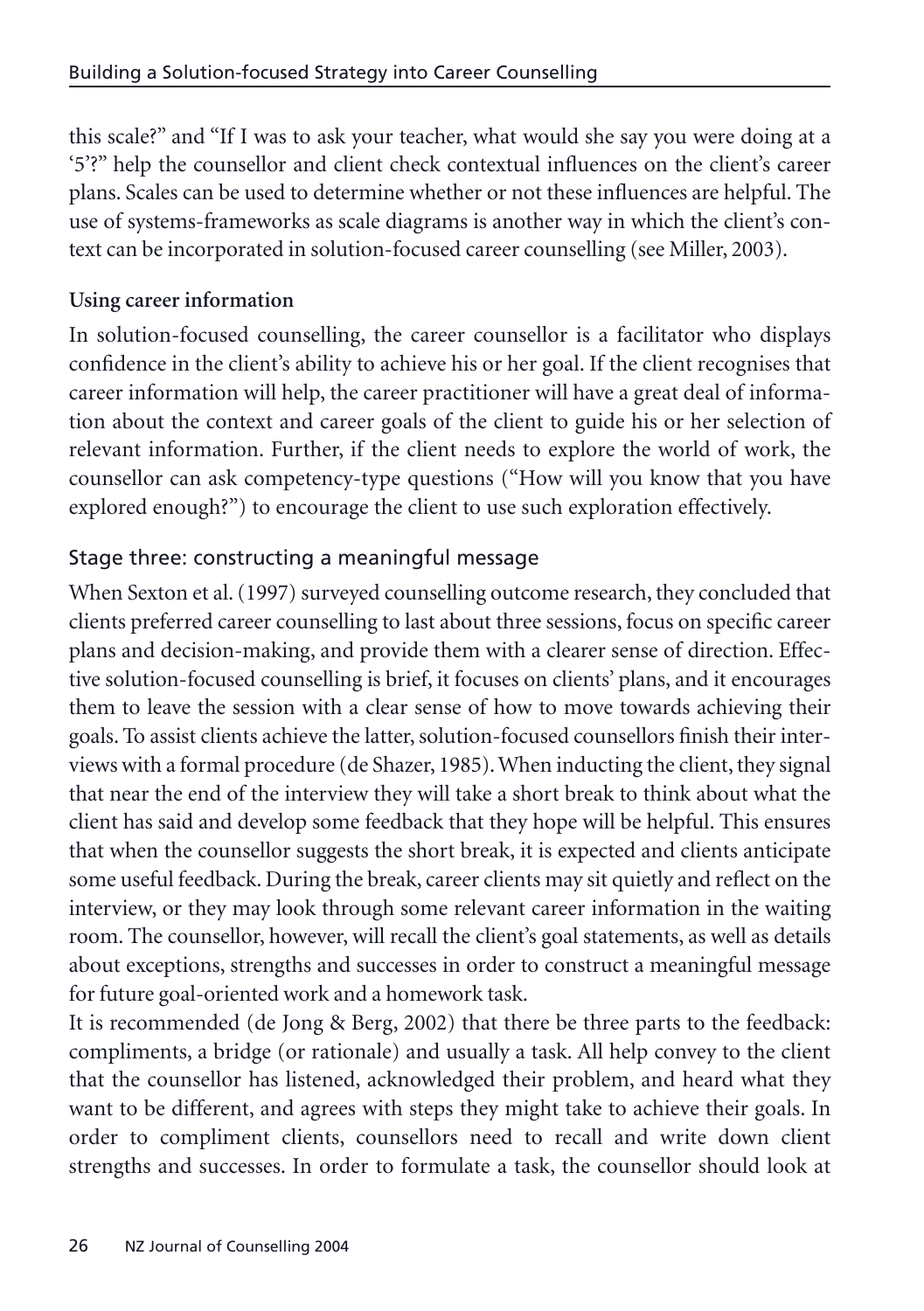times during the interview when the client recognised his or her own self-helpfulness, resourcefulness and hope that success would occur. If a task is perceived as logical, reasonable and relevant, it is more likely to be considered to be achievable. The way to ensure that it has these qualities is to make it simple and link its relevance to the client's goal or exceptions. The counsellor will pay particular attention to these in order to provide a bridge, or rationale, in the feedback to the client.

#### **The homework message**

Delivering the message after the break will include the following steps. First the counsellor will congratulate the client on what they have said that is self-helpful and on things they have done to keep themselves focused on making changes toward achieving their goals. General, illustrative examples might include: making the decision to explore career options, recognising that talking to friends is helpful, and being clear about wanting a career that uses particular skills.

Second, the counsellor will restate the client's goal with a linking phrase. Useful phrases to use include: "Because you have said that you want [goal] …" and "I agree with you that [goal]." Third, the counsellor will suggest that the client attempt a small, achievable, homework task, activity or thought that links with the client's goal statement and worldview. Thus, a client who indicated an interest in and some experience with clerical work, but is concerned that work in this area will not be stimulating, can be encouraged to explore activities that are stimulating to determine if any have career prospects.

### **An example of the final solution-focused message**

"You have come here today because you want to find a course of study which involves maths and science and about which you feel passionate (goal statement). I can see that finding such a course seems difficult for you; however, you have already started working on finding this course (goal statement) by coming here (self-helpfulness). You have also told me that you have discovered some courses that don't interest you and that you want to look at two courses that you think may capture your interest (self-helpfulness). This is great, you already have some indicators that help you decide whether or not courses are ones about which you can feel passionate (potential solution).You have also said that you would feel more confident about choosing a course if you could sit in on some classes or talk to a tutor (exception, potential solution). So, you have made a good start on finding a course (strength). I have some information that is relevant to the courses you have considered. Since you want to be sure that you will feel passionate about a course before you decide to take it (linking phrase), I suggest you take this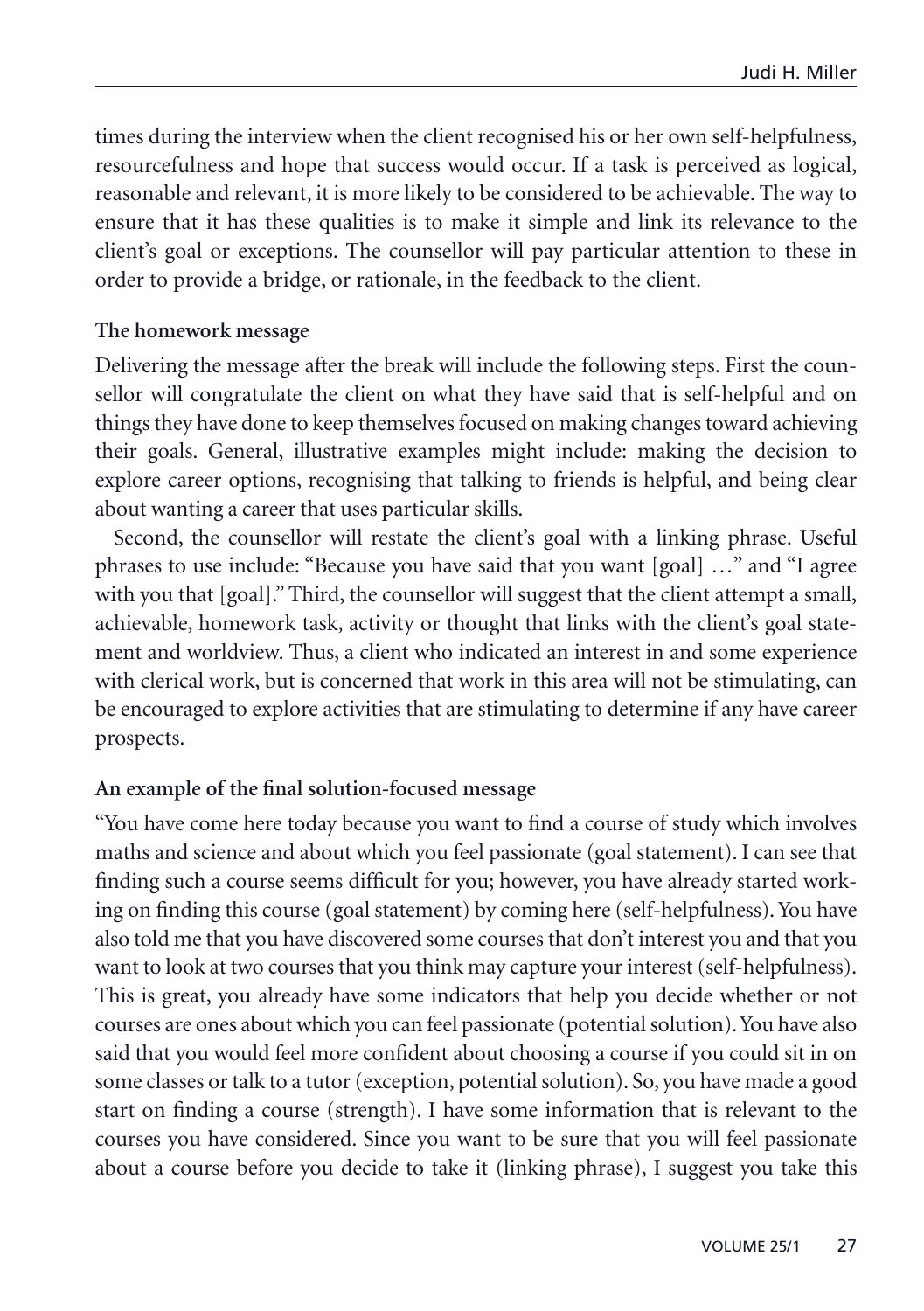information and think about how these courses will address your expectations before you come back to see me."

Notice how this message is future-oriented and emphasises client success. The task is linked to the client's goal and involves a thinking activity. Since it is very likely that the client will be thinking about courses, he or she will achieve the task. It is also possible that the client will do something about sitting in on classes and will experience the satisfaction of taking the initiative to be self-reliant.

### **Summary and conclusion**

Solution-focused counselling offers career practitioners a strategy to use with clients that is collaborative, contextual, constructive and change-oriented (McMahon et al., 2002). In this article, I have described some solution-focused techniques and the ways in which counsellors might use them to encourage self-helpfulness. I have also proposed that, in order to work effectively, career counsellors adopt constructivist principles first and integrate solution-focused principles second.

Solution-focused work requires a shift in counsellor thinking and acting. Counsellors need to delay their use of trait-factor approaches and adopt a stance of not-knowing, of considering the client as an expert in their own life, and of looking for exceptions, strengths and solutions. This will not always be easy or straightforward, as many clients will come to counselling expecting to be tested, advised and given relevant information. Using a solution-focused strategy will, however, enable counsellors to work with clients so that they can quickly establish goals that are meaningful to them, from which they can examine the resources provided by a career practitioner. Clients who experience solution-focused counselling can also learn to apply solution-focused thinking to future concerns, decisions and relevant information. Such outcomes are particularly helpful when many clients only come to counselling for one session.

### References

Berg, I.K. (1994). *Family based services*. New York: W.W. Norton.

Brown, D. & Brooks., L. (1996). Introduction to theories of career development and choice. In D. Brown & L. Brooks (Eds), *Career choice and development*, 3rd edn, pp. 1–30. San Francisco: Jossey-Bass.

de Jong, P. & Berg, I.K. (1998). *Interviewing for solutions.* Pacific Grove, CA: Brooks/Cole.

de Jong, P. & Berg, I.K. (2002).*Interviewing for solutions*. 2nd edn. Pacific Grove, CA: Brooks/Cole.

de Shazer, S. (1985). *Keys to solutions in brief therapy.* New York: W.W. Norton.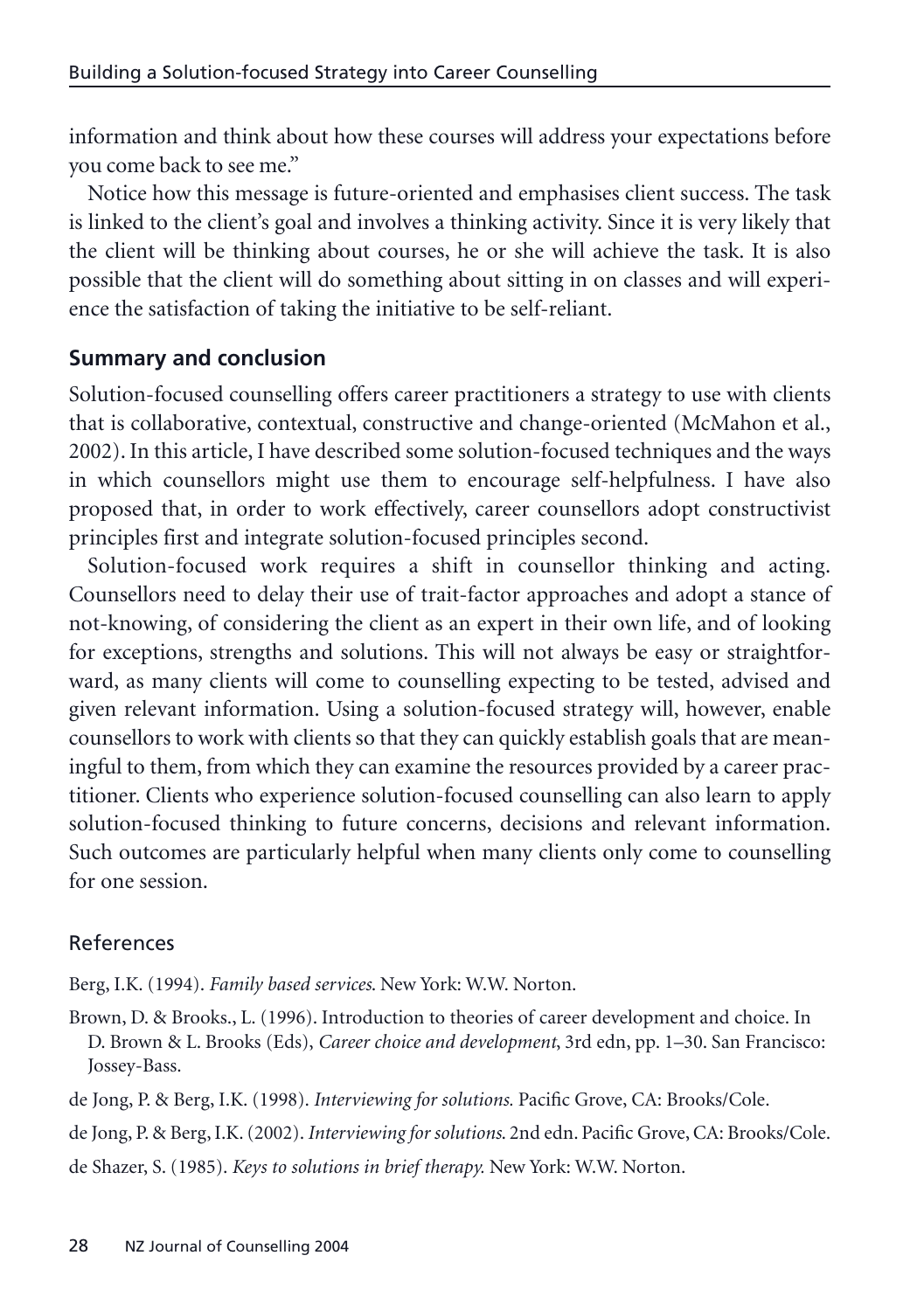Durrant, M. (1995). *Creative strategies for school problems.* New York: W.W. Norton.

- Friedman, S. & Fanger, M.T.(1991). *Expanding therapeutic possibilities: Getting results in brief psychotherapy.* Toronto: Lexington Books.
- Granvold, D.K. (1996). Constructivist psychotherapy: Families in society.*Journal of Contemporary Human Services, 77*: 345–59.
- Herr, E.L. (1997). Career counselling: A process in process. *British Journal of Guidance and Counselling, 25* (1): 81–93.
- Manthei, R. (1997). *Counselling: The skills of finding solutions to problems*. Auckland: Longman.
- McMahon, M., Adams, M. & Lim, R. (2002). Transition in career counselling practice: What can solution-oriented counselling offer? *Australian Journal of Career Development, 11* (1): 22–26.
- Miller, J.H. (2003). Extending the use of constructivist approaches in career guidance and counselling: Solution-focused strategies. *Australian Journal of Career Development,13* (1): 50–58.
- O'Hanlon, W.H. & Weiner-Davis, M. (1989). *In search of solutions: A new direction in psychotherapy.* New York: W.W. Norton.
- Patton, W. & McMahon, M. (1999). *Career development and systems theory: A new relationship.* Pacific Grove, CA: Brooks/Cole.
- Quick, E.K. (1996). *Doing what works in brief therapy: A strategic solution-focused approach.* San Diego, CA: Academic Press.
- Savickas, M. (1993). Career counseling in the postmodern era. *Journal of Cognitive Psychotherapy: An International Quarterly, 7*: 205–15.
- Sexton, T.L., Whiston, S.C., Bleuer, J.C. & Walz, G.R. (1997). *Integrating outcome research into counselling practice and training.* Alexandra, VA: American Counseling Association.

#### Recommended reading

References in which career practitioners are encouraged to incorporate constructivist principles in their work.

- Cochran, L. (1997). *Career counselling: A narrative approach*. Thousand Oaks: Sage.
- Cochran, L. (1998). A narrative approach to career education. *Australian Journal of Career Development, 7* (2): 12–16.
- McMahon, M. & Patton, W. (2000). Beyond 2000: Incorporating the constructivist influence into career guidance and counselling. *Australian Journal of Career Development, 9* (1): 25–29.
- Peavy, R.V. (1992). A constructivist model of training for career counselors. *Journal of Career Development, 18*: 215–29.
- Savickas, M. (1995). Constructivist counseling for career indecision. *Career Development Quarterly, 43*: 363–73.